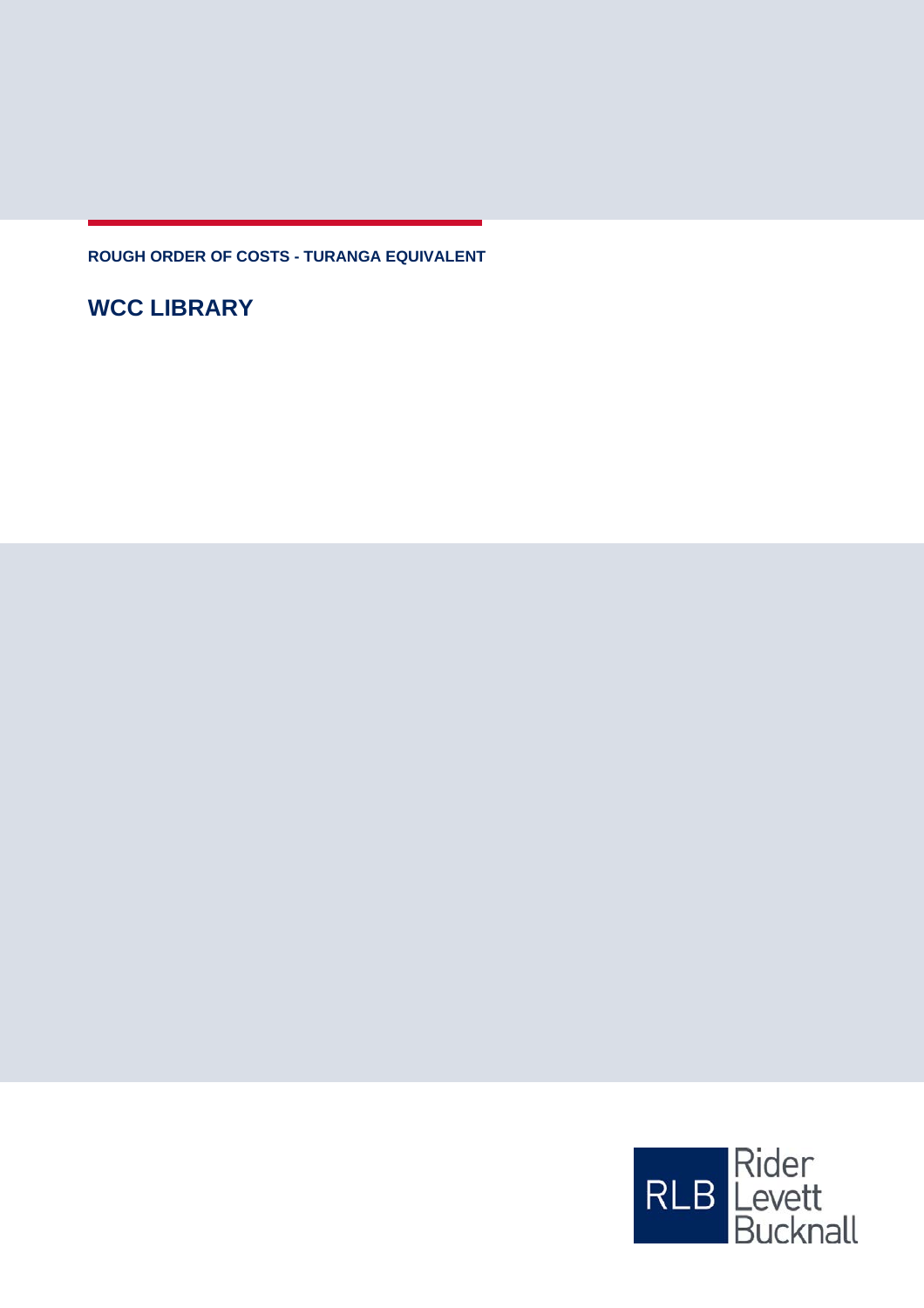

## **Rough Order of Costs - Turanga Equivalent WCC Library**

## Project Details

## **Description**

#### *Basis of Estimate*

- Replacement of a library building based on scale of Christchurch Library
- Excludes basement level
- Estimate based on approximate Gross Floor Areas only (GFA)
- No design documents/drawings/specifications; and the like, provided. Estimate subject to confirmation of design
- Estimate completed May 2019

## IMPACTS OF COVID-19

Our estimate has been prepared on the basis of "normal" economic considerations and in the context of "conventional" industry conditions.

It is clear that the respiratory disease COVID-19, is having a significant impact Globally. Whilst the impacts are changing on a daily basis, the disease is rapidly being seen as the single most disruptive factor to affect Global population health and the worlds' economies.

Our estimate makes no provision for the impacts of COVID-19.

We advise that an impact on the estimate is likely, and could vary considerably depending on the extent and severity of a variety of issues, outside of our ability to control, influence or predict, extending but not limited to :

- Economy, industry and society shut down
- Border closures affecting supply of labour in particular
- Exchange rate fluctuations
- Off-shore manufacturing capacity and timing of delivery
- Local and National logistics, including delivery of materials and supplies etc.
- Availability of on-site staff to manage productivity of the works
- Availability of on-site labour to implement the works
- Availability of off-site management and administrative functions to support on-site activity

The impact on the estimate may only be in the short to medium term. However, this will be subject to ongoing monitoring.

## *Items Specifically Included*

- Provisional sum for demolition of existing library building complete
- Provisional sum for separation of central services to isolate future library
- Allowance for professional fees estimate only

## *Items Specifically Excluded*

- Basement
- Relocation costs
- Temporary & Offsite accommodation
- On-going lease costs
- Furniture, fittings and equipment including shelving, whiteboards, pinboards, artworks, feature finishes, audio equipment and cabling and kitchenette fitout
- AV / Phone / PABX system costs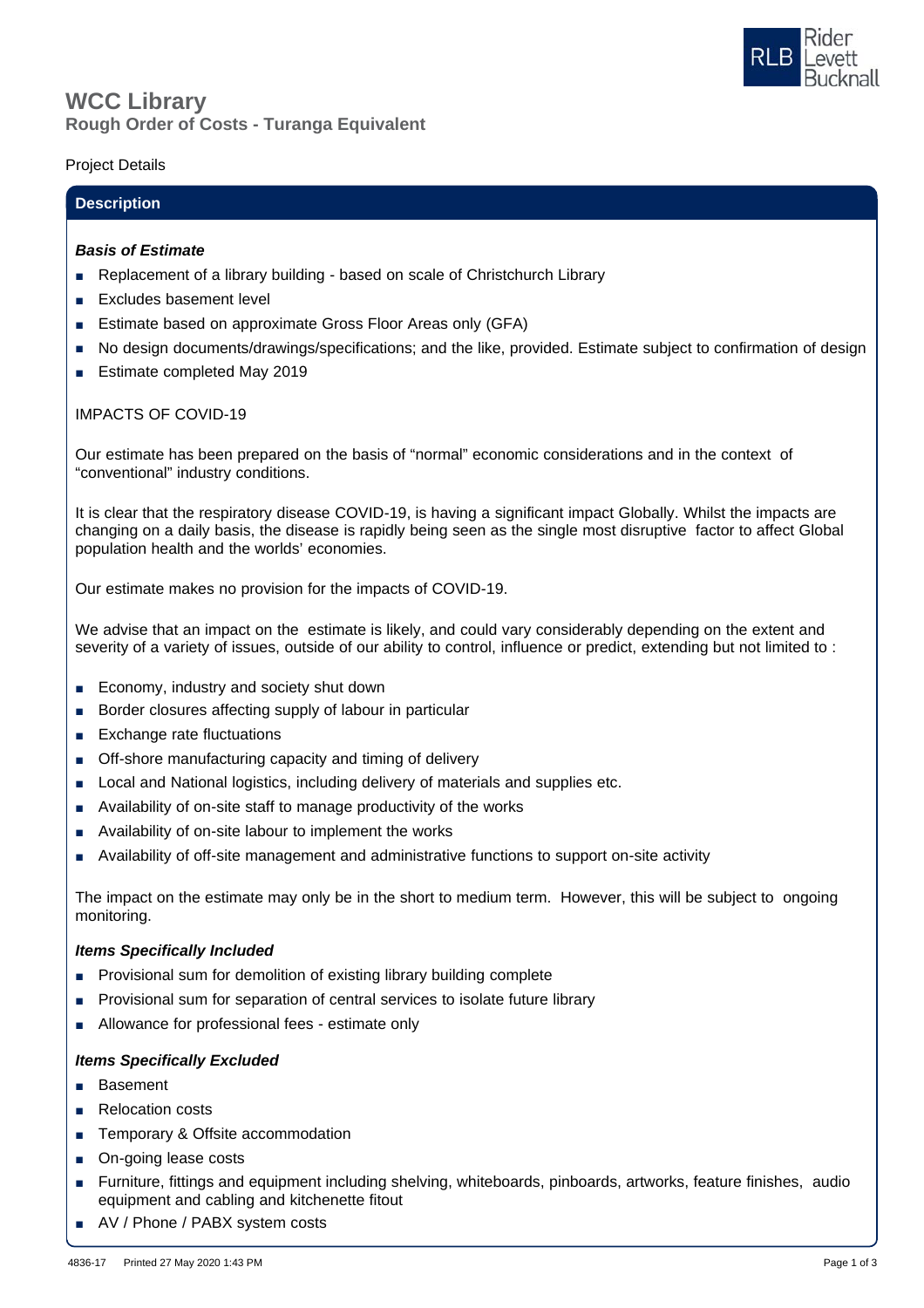

# **Rough Order of Costs - Turanga Equivalent WCC Library**

## Project Details

## **Description**

- Removal of hazardous materials (Incl. Asbestos)
- Treatment of Contamination
- Landscaping
- Removal and disposal of any contaminants within the building and surrounds
- Site investigation costs including geotechnical investigation
- Goods and Services Tax (GST)

## *Documents*

■ No design documents/drawings/specifications; and the like, provided.